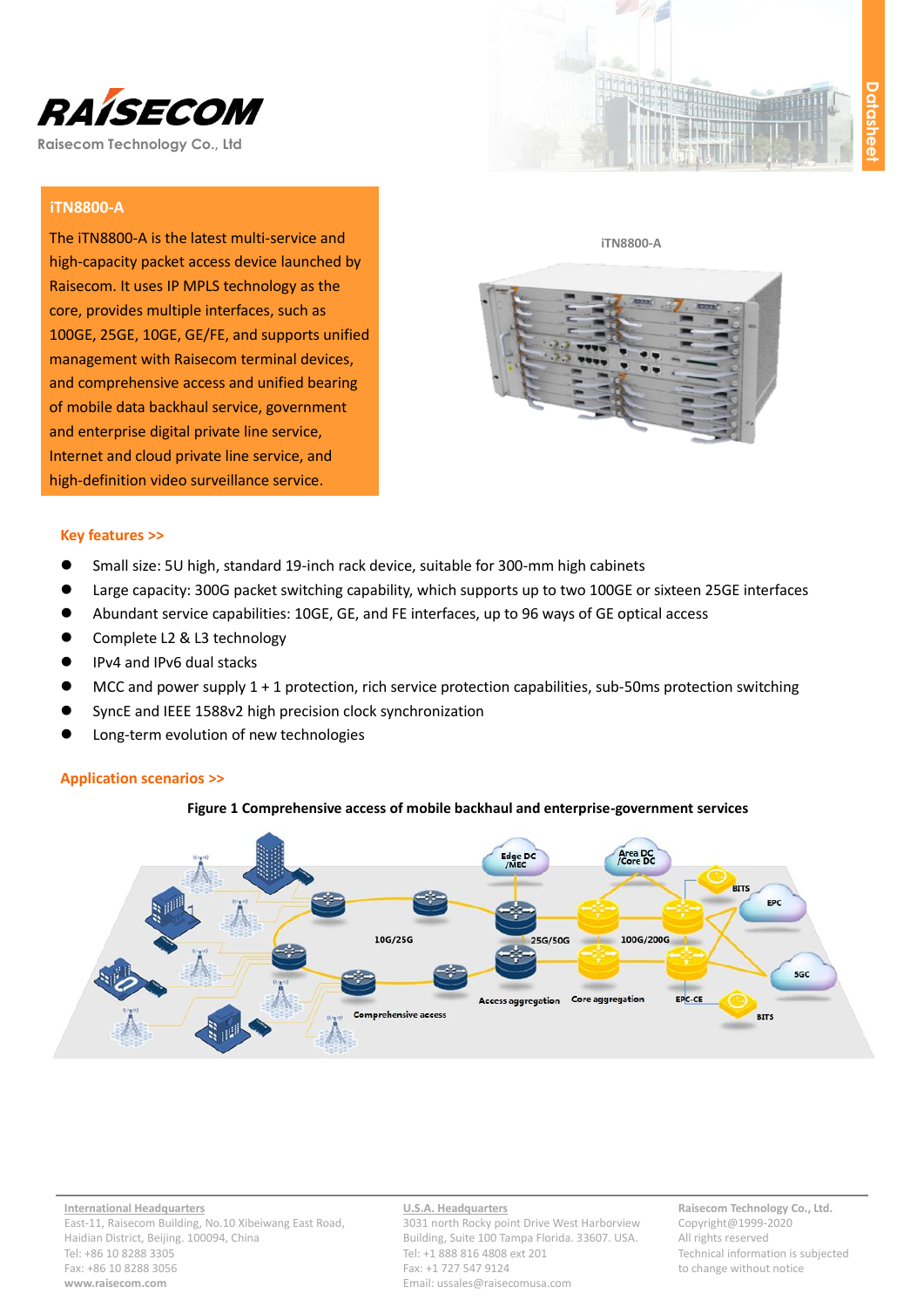



## **Scenario 1: comprehensive access of mobile backhaul and government-enterprise services**

The iTN8800-A can be deployed in the comprehensive service access machine rooms or access offices, and provides differentiated solutions according to different 5G scenarios of carriers. It can also work together with iTN series access devices and terminal devices to provide flexible access solutions for private line users:

- High-density 10GE and 25GE interfaces, adapt to various deployment scenarios, such as large concentration and small concentration
- $\triangleright$  10G/25G access ring established initially, which can be smoothly upgraded to 50G/100G in the future to meet new service needs
- $\triangleright$  SyncE and IEEE 1588v2 high precision clock synchronization
- Flexibly realizing the differentiated bearer of L3 VPN and L2 VPN and comprehensively accessing base station and private line services
- $\triangleright$  Seamless integration with packet bearer networks through dynamic protocols
- $\triangleright$  Docking with the integrated network management platform to achieve fast end-to-end service provisioning and fine quality monitoring of services
- $\triangleright$  Rich forms of terminal devices, flexible and controllable investment, and differentiated solutions to meet users' multi-service needs



#### **Figure 2 Small and medium-sized MPLS private network**

### **Scenario 2: small and medium-sized MPLS private network**

The iTN8800-A can be used as a high-capacity aggregation device and works together with iTN series access and remote devices to provide customers with end-to-end packet private network (such as public security monitoring network, government affairs network, and education network) solutions:

- $\triangleright$  Unified network management, fast end-to-end service provisioning, fine quality monitoring and operation and maintenance of services
- $\triangleright$  Layer 3 technology interconnection at the bottom layer of the device, which naturally blocks loops and supports network self-healing
- $\triangleright$  Hierarchical carrier-grade protection to ensure senseless protection switching
- $\triangleright$  Auto online, hierarchical monitoring, alarm hierarchical reporting, and rapid maintenance and troubleshooting
- $\triangleright$  Rich form of terminal devices, differentiated solutions, flexible and controllable investment

**U.S.A. Headquarters** 3031 north Rocky point Drive West Harborview Building, Suite 100 Tampa Florida. 33607. USA. Tel: +1 888 816 4808 ext 201 Fax: +1 727 547 9124 Email: ussales@raisecomusa.com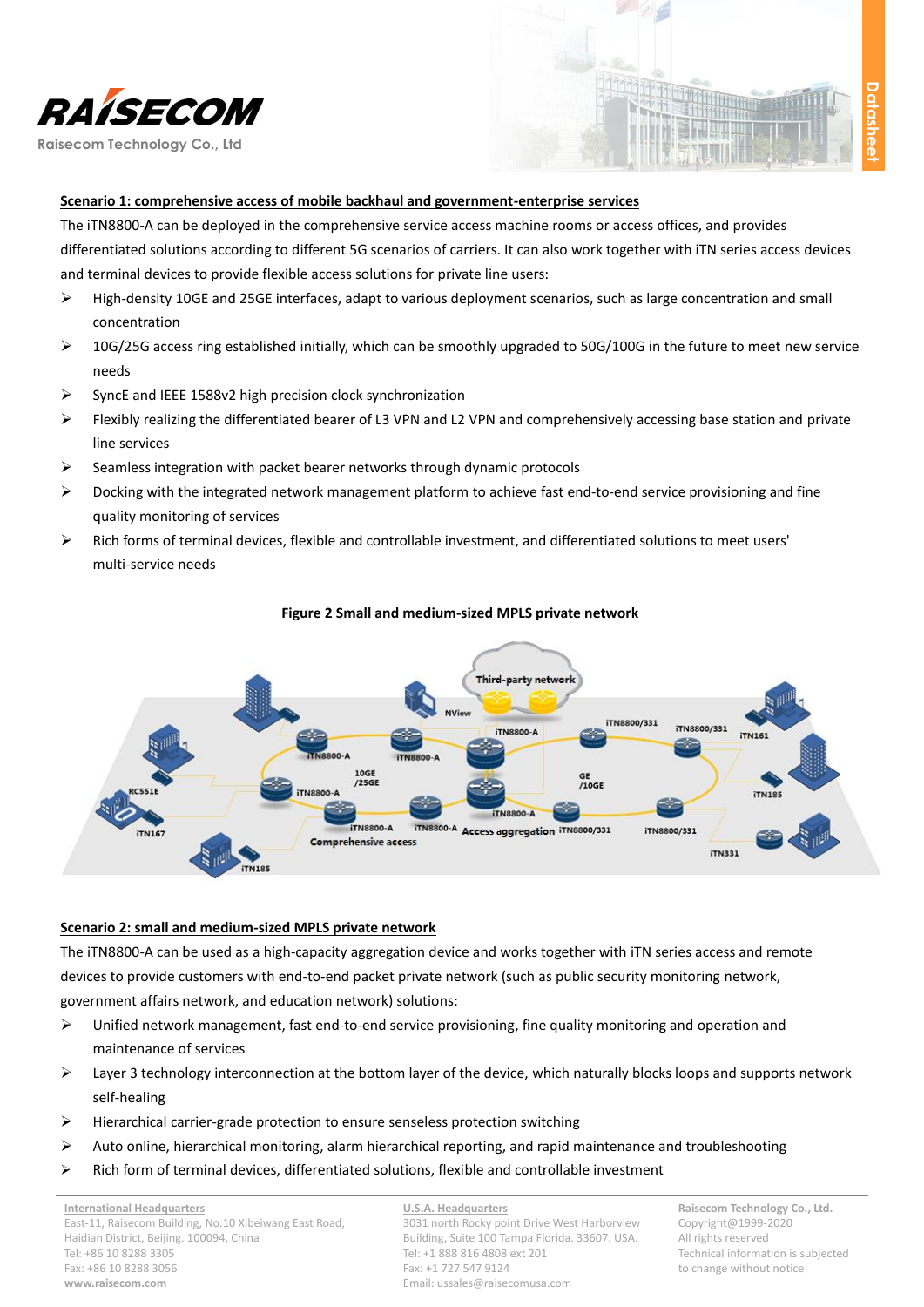



## **Key features >>**

| <b>Switching capability</b>          | <b>300 Gbit/s</b>                                                                                                                                                                                                                                                                                                                                                                                                |
|--------------------------------------|------------------------------------------------------------------------------------------------------------------------------------------------------------------------------------------------------------------------------------------------------------------------------------------------------------------------------------------------------------------------------------------------------------------|
| Slots                                | 2 MCC slots and 15 service card slots                                                                                                                                                                                                                                                                                                                                                                            |
| Dimensions ( $W \times D \times H$ ) | 442 mm × 220 mm × 222.3 mm                                                                                                                                                                                                                                                                                                                                                                                       |
| Height (U)                           | 5U                                                                                                                                                                                                                                                                                                                                                                                                               |
| Interface type                       | 100GE, 25GE, 10GE, GE, and FE                                                                                                                                                                                                                                                                                                                                                                                    |
| Interface density                    | Two 100GE interfaces, sixteen 25GE interfaces, or forty-four 10GE<br>interfaces<br>96 GE/FE interfaces<br>$\bullet$                                                                                                                                                                                                                                                                                              |
| L <sub>2</sub> features              | IEEE802.1q, IEEE 802.3ad, IEEE 802.1ab, and mirroring<br>$\bullet$<br>IEEE 802.3ah, IEEE 802.1ag, ITU-T Y.1731, and IETF RFC2544<br>$\bullet$                                                                                                                                                                                                                                                                    |
| L3 features                          | Complete IPv4 routing protocols, including OSPF, IS-IS, BGP4, and static<br>$\bullet$<br>routes<br>Complete IPv6 routing protocols, including OSPFv3, IS-ISv6, BGP4+, and<br>$\bullet$<br>static routes<br>Dynamic and static ARP, DHCP<br>$\bullet$                                                                                                                                                             |
| <b>MPLS</b> features                 | LDP and L2VPN (VPWS/VPLS)<br>$\bullet$<br>MPLS/BGP L3VPN<br>$\bullet$                                                                                                                                                                                                                                                                                                                                            |
| QoS                                  | DiffServ mode based on traffic classification, and traffic classification based<br>$\bullet$<br>on VLAN, 802.1p, and VLAN+802.1p<br>WRED and CAR rate limiting (RFC2697, RFC2698, RFC4115, and MEF10)<br>$\bullet$<br>Interface-based traffic shaping and 8 priority queues for each interface<br>$\bullet$<br>SP, WRR, DRR, SP+WRR, and SP+DRR scheduling modes; MPLS QoS and<br>$\bullet$<br><b>MPLS H-QoS</b> |
| <b>OAM</b>                           | IEEE 802.3ah, IEEE 802.1ag, and ITU-T Y.1731<br>$\bullet$<br>BFD for IP/RSVP/LDP/LSP/PW/VRRP/OSPF/ISIS/BGP<br>$\bullet$                                                                                                                                                                                                                                                                                          |
| Reliability                          | LAG/LACP, active/standby Trunk, G.8031, G.8032, and VRRP<br>$\bullet$<br>TE FRR, TE-Hot standby, LSP1:1, and PW redundancy                                                                                                                                                                                                                                                                                       |
| Clock synchronization                | SyncE<br><b>IEEE 1588v2</b><br>$\bullet$                                                                                                                                                                                                                                                                                                                                                                         |
| Power requirement                    | DC: -48 V (-40 to -57 V)                                                                                                                                                                                                                                                                                                                                                                                         |
| Entire power consumption             | < 800 W                                                                                                                                                                                                                                                                                                                                                                                                          |
| <b>Environmental requirements</b>    | Operating temperature: -5 to 45°C<br>$\bullet$<br>Related humidity (long term): 10%-90% RH (indoor, non-condensing)<br>$\bullet$                                                                                                                                                                                                                                                                                 |

## **Ordering information >>**

## iTN8800-A-DC iTN8800-A chassis, including a fan and 2 DC power supplies

**International Headquarters** East-11, Raisecom Building, No.10 Xibeiwang East Road, Haidian District, Beijing. 100094, China Tel: +86 10 8288 3305 Fax: +86 10 8288 3056 **www.raisecom.com**

**U.S.A. Headquarters** 3031 north Rocky point Drive West Harborview Building, Suite 100 Tampa Florida. 33607. USA.

Email: ussales@raisecomusa.com

Tel: +1 888 816 4808 ext 201 Fax: +1 727 547 9124